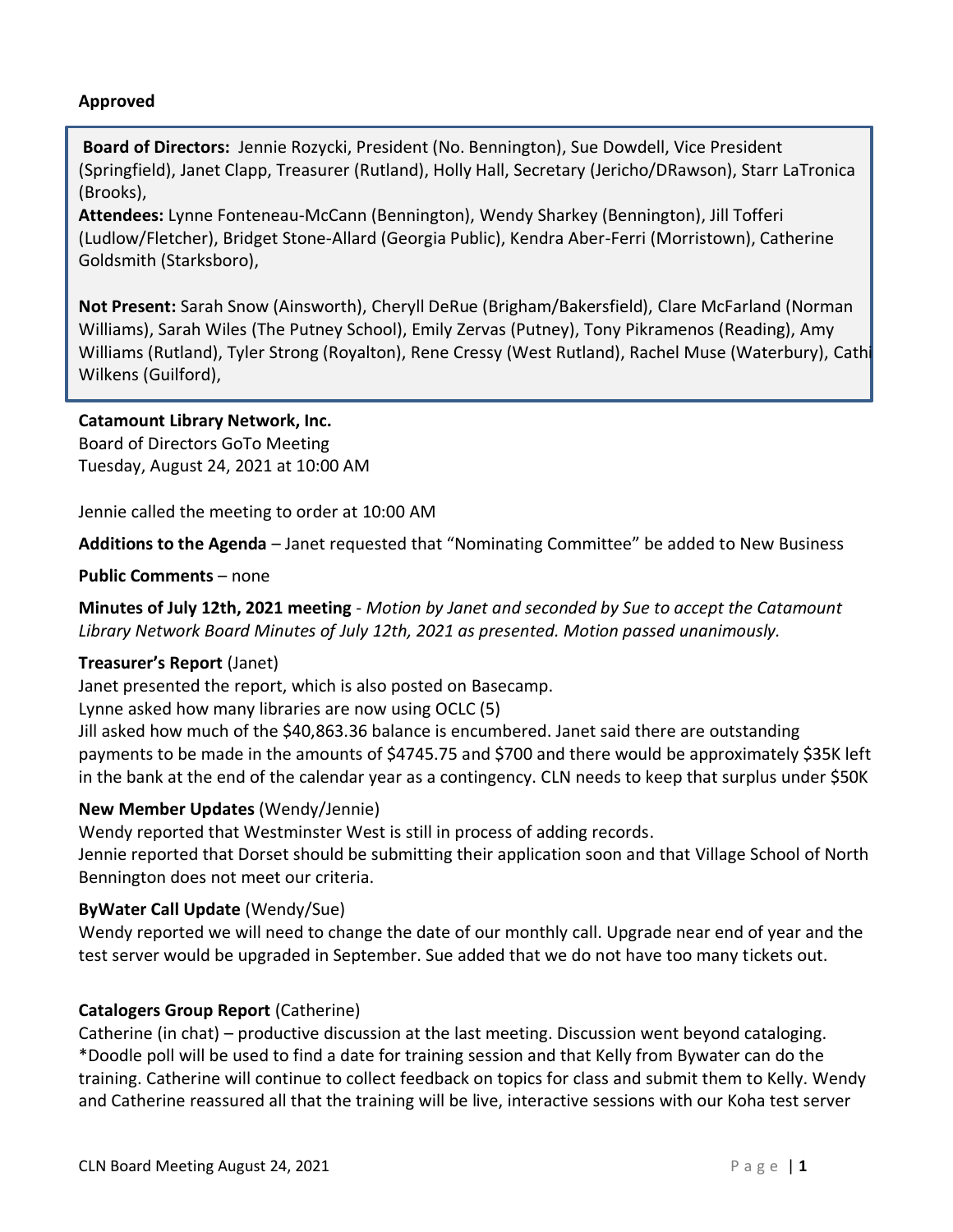(not a canned webinar). Catherine indicated it may be more than 2 hours of training and run a final lesson plan with Kelly and Wendy.

## \*Collection codes:

Janet asked about the Golden Dome collection code approval. Wendy indicated it seems more of a change than an addition because of the name change. We kept the DCF as it needed to stay the same. The Cataloging Group recommended adding Manga as a new collection code. *Janet motioned, seconded by Starr to add Manga as a new collection code. Motion passed unanimously*.

\*Hardcover vs. Paperback records – Catherine asked if the paperback has the same dimensions and pages are exactly the same. Wendy said our procedures say yes. However, the cataloging group may discuss further, if needed. Procedures do not need to come to the board, according to Janet and Lynne.

## **Loans Group Report** (Bridget)

Reminders about Procedures

– if issues arise, then use the ticketing system instead of calling /emailing Sue or Wendy.

- Changes need to go through loan group first who can vote to make a recommendation to the board New status – clarified that for books it is six (6) months and for DVD/Media it is twelve (12) months. Patron types - Discussed temporary versus new patron type and how each could be used

Holds dispersal – equity discussion. Concerns regarding the large number of loans being filled by the largest library. Wendy shared a spreadsheet that showed the borrowing vs lending of each member library. Loans Group proposed using Wendy's solution – using a randomized order system for 3 months (September 1 – November 30). If adopted, the loans group would evaluate the change in October. *Janet made a motion, seconded by Sue, to approve the trial change for 3 months. Motion passed unanimously.*  Changes will take place on September 1<sup>st</sup>.

**Old Business**: Much of the Aspen/Budget discussion was grouped together. (Captured as best as possible – please view recording for all specific conversation – starting at minute 28:37, ending at 1:44:00)

 -Aspen Discovery -2022 Budget

Jennie stated that both Cataloging and Loans group have recommended that the board implement the Aspen Discovery Plug-in. Starr indicated that Tom McMurdo (VTLIB) said that ARPA consortia funds would likely be able to be used for the set up cost of ASPEN (\$7500). Discussion of the timing of ARPA funds, we agreed that we cannot move forward with the 'purchase' until we have a signed grant award.

Concerns and discussion revolved around the cost impact to small libraries if the base price is increased or if the \$400/library cost is shared by all libraries. There was also discussion of the impact to large libraries if just the formula is used. Also there was discussion regarding how to plan for the increase for the current fiscal year. Wendy indicated there would be a 6-month lead time for Aspen implementation. Our Aspen quote was only valid until September, but we can ask for an updated quote (Wendy?). Current quote is \$7500 for set up and \$8000 annual hosting cost. ARPA can only be used for set-up, not the annual hosting cost.

Janet shared a spreadsheet that showed cost impacts to each library with various scenarios (this will be shared to Basecamp):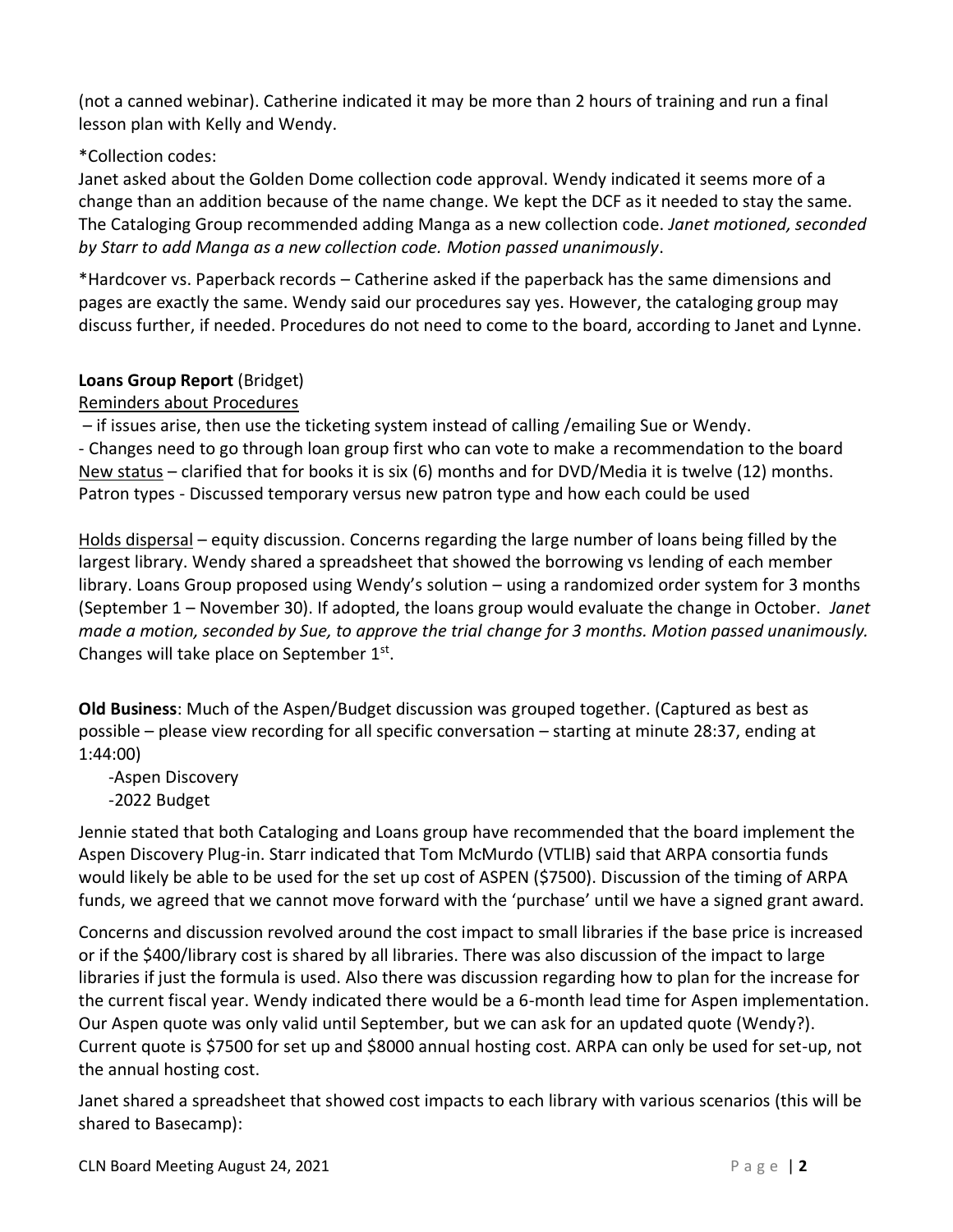Option A: the cost to each library if all remained status quo without adding Aspen Discovery Option B: the worst case scenario if adding Aspen without any funding help, using the formula only Option C: the costs if adding Aspen and using \$7500 of ARPA funds for the setup, using formula only Option D: the costs if adding Aspen with each library dividing annual ASPEN cost (&ARPA) \$400 each Option E: the costs if adding Aspen with each library paying \$280 for annual ASPEN cost (&ARPA) – Janet used this figure as this was a lower number that was actually needed, rather than the \$400. Option F: the costs if adding Aspen using ARPA funds for set-up, raising minimum from \$700 to \$800, and then following formula, incorporating annual Aspen costs.

Jill asked if anyone asked Bywater if overall costs could be lowered. Jennie said she asked and there was no movement.

Kendra asked if annual hosting costs go up each year. Discussion was that it should be rolled into the current contract but that would need to be confirmed. Jennie believed the renewal would be in 2022.

It was mentioned that the research and development fund and the contingency fund have not been used for a few years. Currently we have not budgeted anything in those accounts since they have not been used. It was determined that we have \$9K in research and development and \$11,643 contingency funds. Discussion about using research and development costs for the first couple of years in order to plan for future costs.

# *Sue made a motion, seconded by Holly, that the board adopt the addition of Aspen, pending all the details being figured out.*

Discussion: If we propose a budget then the membership do have the power to decline the proposed budget. Discussion regarding including the budget numbers along with the Aspen approval. Starr suggested providing all scenarios for the budget at the annual meeting and explain the proposal. *After further discussion, Sue withdrew the motion.* 

Proposed budget must be finalized and presented to the membership 30 days in advance of the annual meeting.

## *Jennie made a motion, seconded by Holly, that the consortium adopt Aspen with the idea that the cost per library would not exceed Option B in the spreadsheet that Janet shared, which may be further reduced by ARPA funding and CLN R&D funds.*

Discussion: Sue said she would not be able to vote in favor of the motion as the largest libraries will take the brunt of the increase. Jill disagreed that it should be only the formula, and not change the basic fee. Janet did not think the fee formula is part of the bylaws and there has not been a huge increase in the costs. Janet stated the cost cannot fall exclusively on the small libraries or on the large libraries. Bridget stated this Option C would be the worst case scenario. Kendra felt time was needed to review figures. Catherine stated these ARPA funds is a one-time gift to the Catamount for the setup cost. Further discussion regarding how to present the information to the full membership at the annual meeting.

# *The motion failed: 0 AYE, 5 NAY*

*Holly made a motion, seconded by Starr, that the board propose the adoption of Aspen with the budget Option C, with the understanding that the actual costs would be subsidized by available funds. The motion passed: 4 AYE, 0 NAY, 1 abstention (Janet).*